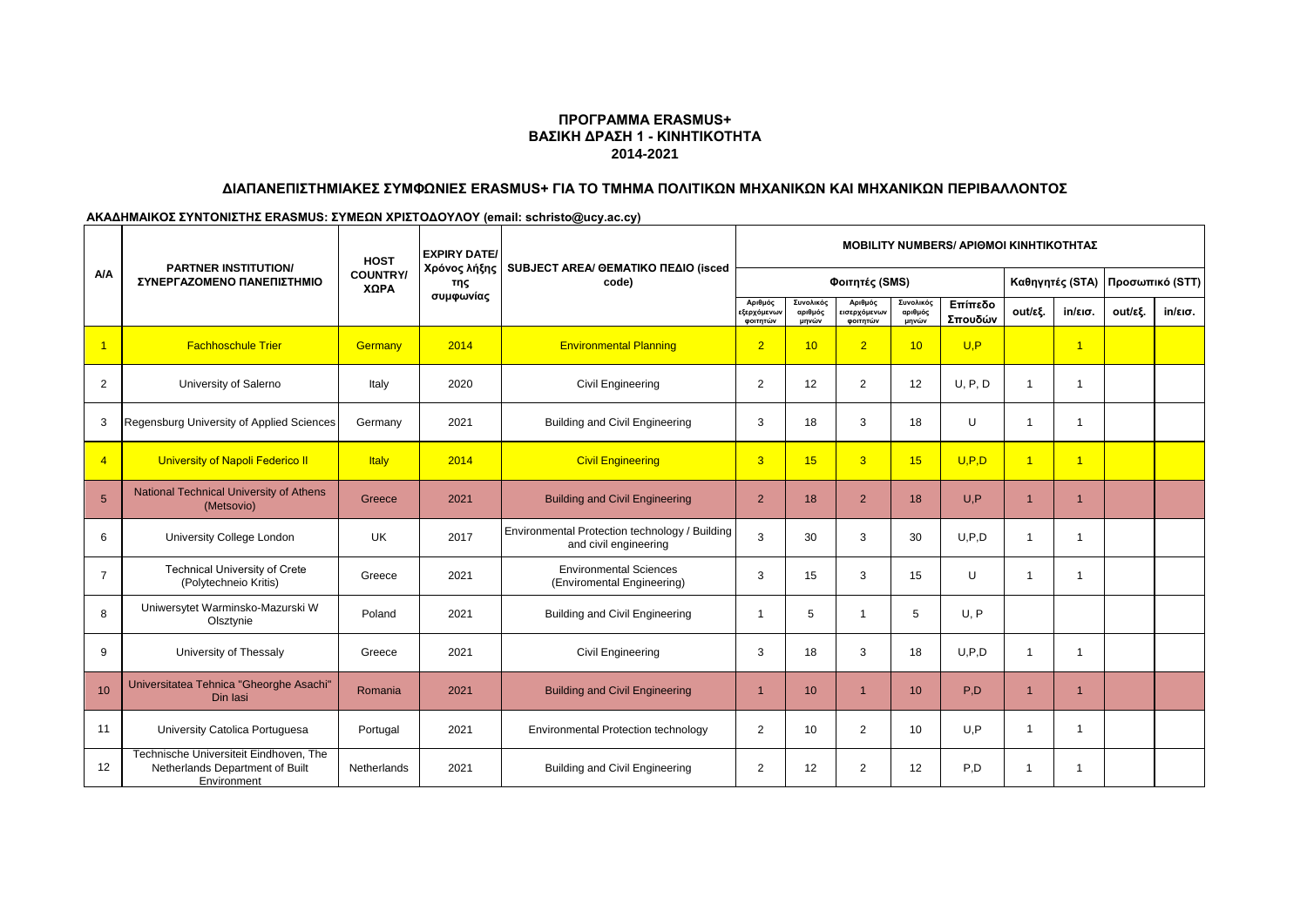## **ΠΡΟΓΡΑΜΜΑ ERASMUS+ ΒΑΣΙΚΗ ΔΡΑΣΗ 1 - ΚΙΝΗΤΙΚΟΤΗΤΑ 2014-2021**

# **ΔΙΑΠΑΝΕΠΙΣΤΗΜΙΑΚΕΣ ΣΥΜΦΩΝΙΕΣ ERASMUS+ ΓΙΑ ΤΟ ΤΜΗΜΑ ΠΟΛΙΤΙΚΩΝ ΜΗΧΑΝΙΚΩΝ ΚΑΙ ΜΗΧΑΝΙΚΩΝ ΠΕΡΙΒΑΛΛΟΝΤΟΣ**

**ΑΚΑΔΗΜΑΙΚΟΣ ΣΥΝΤΟΝΙΣΤΗΣ ERASMUS: ΣΥΜΕΩΝ ΧΡΙΣΤΟΔΟΥΛΟΥ (email: schristo@ucy.ac.cy)**

|            | <b>PARTNER INSTITUTION/</b>                        | <b>HOST</b><br><b>COUNTRY/</b><br>ΧΩΡΑ | <b>EXPIRY DATE/</b><br>Χρόνος λήξης<br>της<br>συμφωνίας |                                              | <b>MOBILITY NUMBERS/ APIOMOI KINHTIKOTHTAZ</b> |                               |                                     |                               |                    |                                 |                   |         |                   |
|------------|----------------------------------------------------|----------------------------------------|---------------------------------------------------------|----------------------------------------------|------------------------------------------------|-------------------------------|-------------------------------------|-------------------------------|--------------------|---------------------------------|-------------------|---------|-------------------|
| <b>A/A</b> | ΣΥΝΕΡΓΑΖΟΜΕΝΟ ΠΑΝΕΠΙΣΤΗΜΙΟ                         |                                        |                                                         | SUBJECT AREA/ OEMATIKO ΠΕΔΙΟ (isced<br>code) |                                                |                               | Φοιτητές (SMS)                      |                               |                    | Καθηγητές (STA) Προσωπικό (STT) |                   |         |                   |
|            |                                                    |                                        |                                                         |                                              | Αριθμός<br>εξερχόμενων<br>φοιτητών             | Συνολικός<br>αριθμός<br>μηνών | Αριθμός<br>εισερχόμενων<br>φοιτητών | Συνολικός<br>αριθμός<br>μηνών | Επίπεδο<br>Σπουδών | out/εξ.                         | $in/\epsilon$ ισ. | out/εξ. | $in/\epsilon$ ισ. |
| 13         | University d Orleans                               | France                                 | 2021                                                    | Civil Engineering                            | 2                                              | 10                            | $\overline{2}$                      | 10                            | U, P, D            |                                 | 1                 |         |                   |
| 14         | <b>QUEENS University of Belfast</b>                | <b>UK</b>                              | 2021                                                    | <b>Building and Civil Engineering</b>        |                                                | 10                            |                                     | 10                            | U.P                |                                 |                   |         |                   |
| 15         | Budapest University of Technology and<br>Economics | Hungary                                | 2021                                                    | <b>Building and Civil Engineering</b>        | $\sim$                                         | 5                             |                                     | 5                             | U<br>Þ<br>D        |                                 | ٠                 |         |                   |
| 16         | <b>University of Surrey</b>                        | <b>UK</b>                              | 2017                                                    | <b>Building and Civil Engineering</b>        |                                                | 3                             |                                     | 3                             | D                  |                                 |                   |         |                   |
| 17         | University of Portsmouth                           | <b>UK</b>                              | 2021                                                    | <b>Building and Civil Engineering</b>        |                                                | 10                            |                                     | 10                            | U.P                |                                 |                   |         |                   |
| 18         | <b>University of Gavle</b>                         | Sweeden                                | 2021                                                    | <b>Building and Civil Engineering</b>        | $\overline{2}$                                 | 20                            | $2^{\circ}$                         | 20                            | P.D                |                                 |                   |         |                   |
| 19         | <b>Technical University of Crete</b>               | Greece                                 | 2021                                                    | Environmental Protection technology          | 3                                              | 15                            | 3                                   | 15                            | U.P                |                                 |                   |         |                   |
| 20         | Aristotle University of Thessaloniki               | Greece                                 | 2020                                                    | Building and civil engineering               | 2                                              | 10                            | 2                                   | 10                            | U, P, D            |                                 |                   |         |                   |